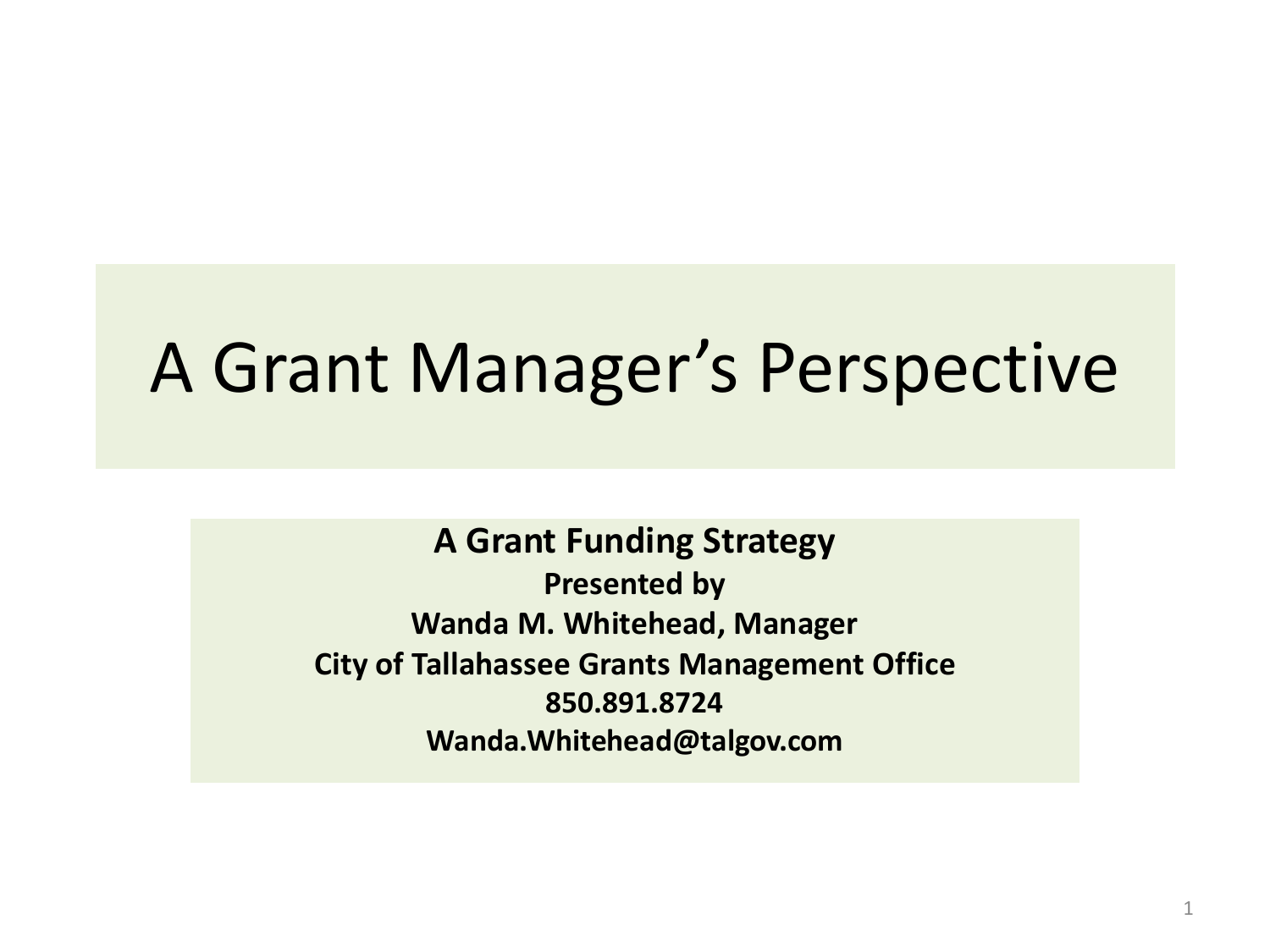## The Grant Funding Landscape

• The total amount of federal spending on grants has grown from \$7 billion in the 1960's to \$614 billion in 2015

• The amount of grant money awarded from private foundations and other non-profits is estimated to be as much as \$300 billion per year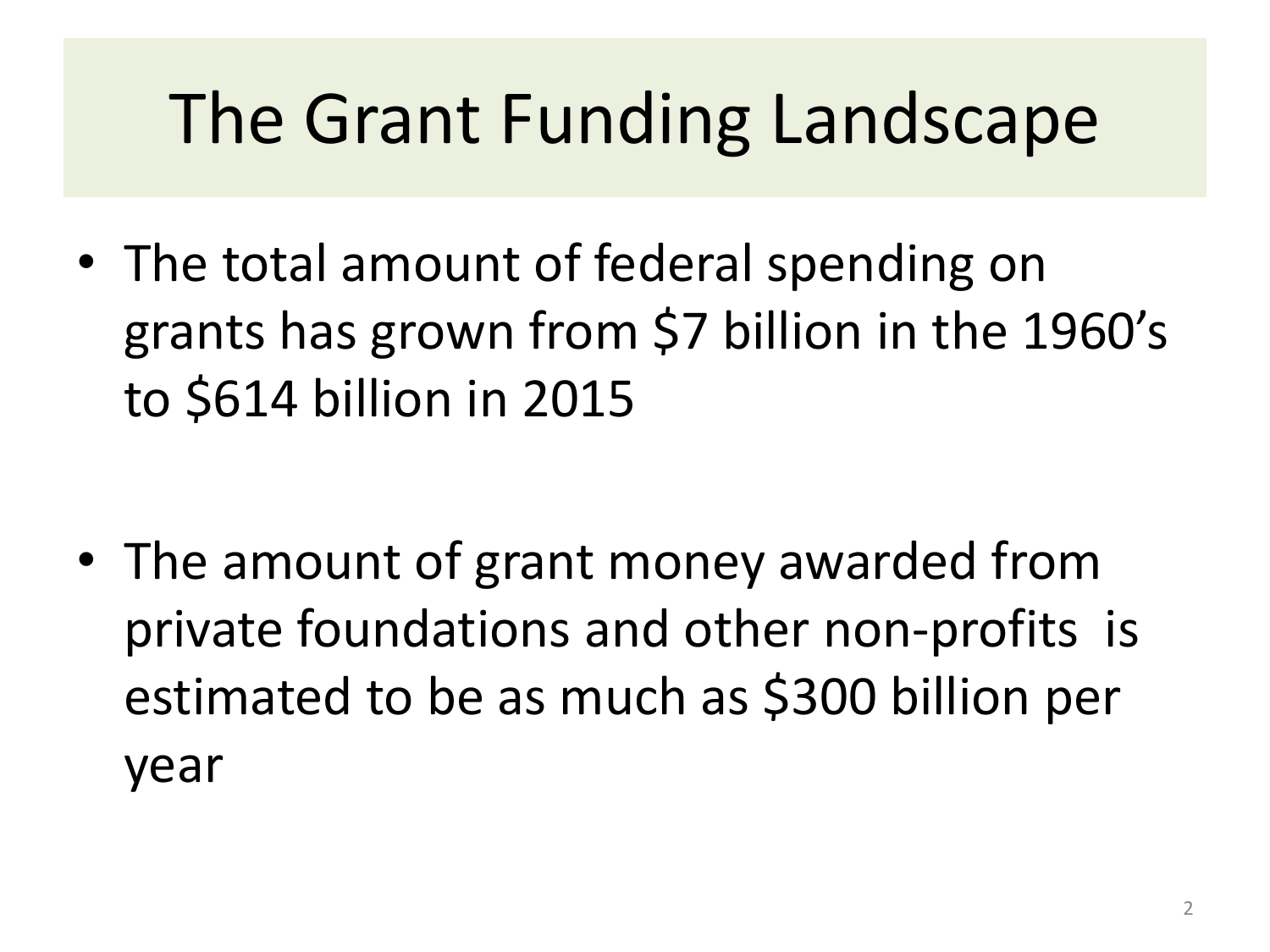#### Grant Funding Landscape

- In all, there was over \$900 billion in grant funds available to local governments in 2016
- In the face of increased liabilities and expenditures, and slowing revenue growth, grant funds can be a revenue source

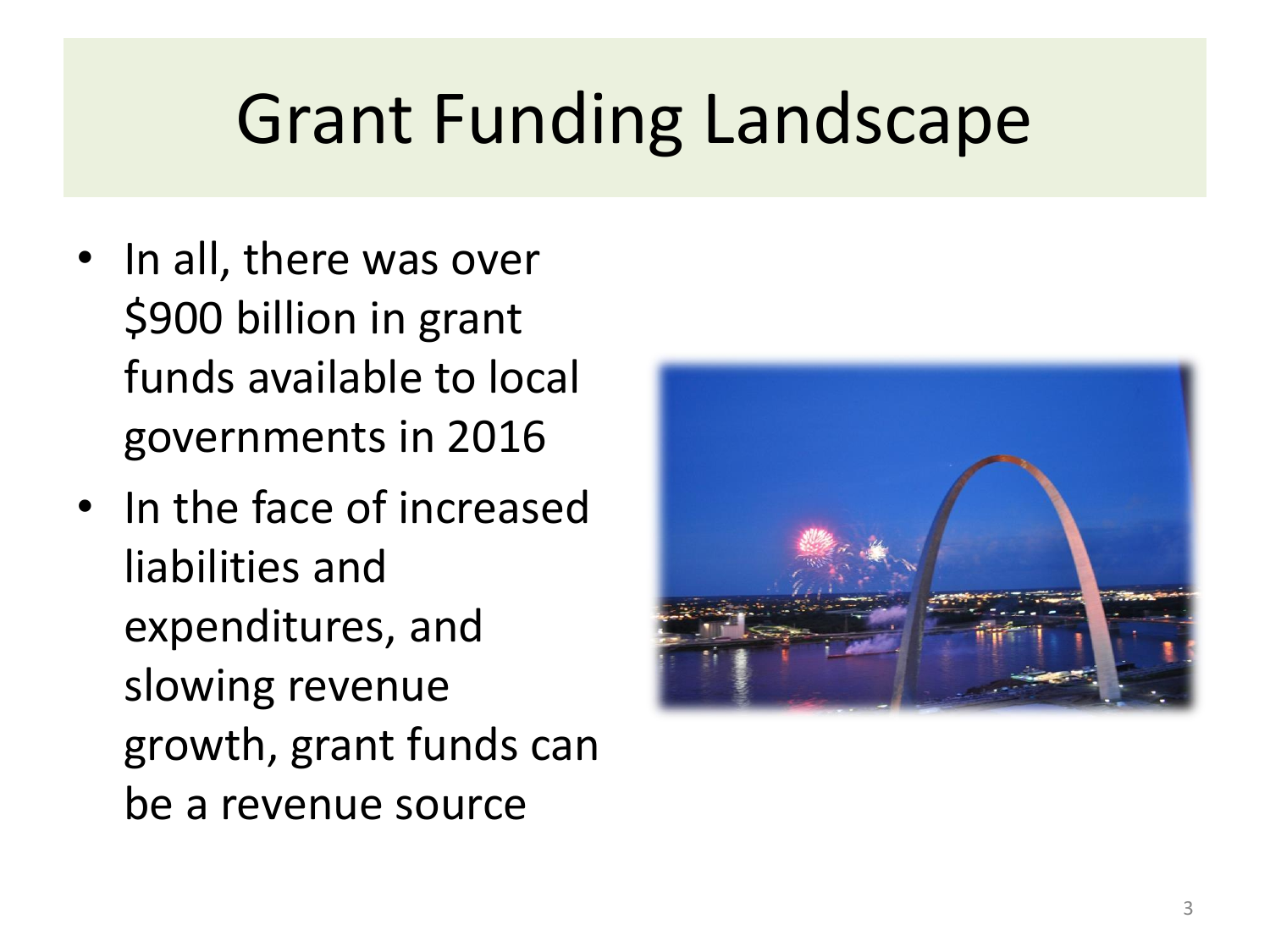# Where to Begin?

- Pursuing grants and managing grant awards without planning and training is a key driver behind the reluctance to pursue grant funding
- When you add work to support grants without planning or training, it becomes another thing staff must manage without the proper time and resources to be successful

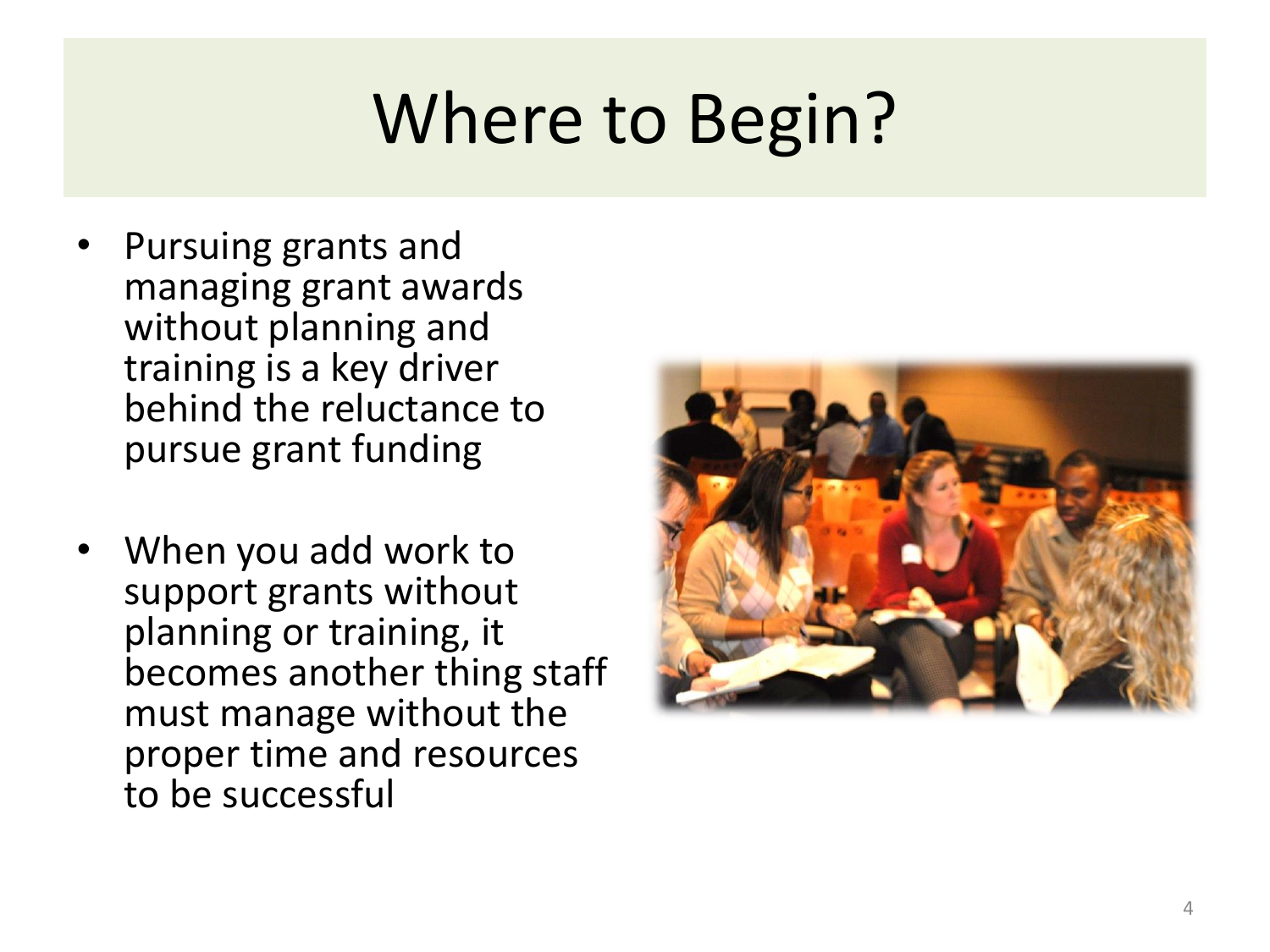#### Understand Grant Economics

- Grants cost money to pursue and manage
- Not understanding the cost drivers may lead to deficits in resources
- Understand the mechanics and benefits of pursuing and utilizing grant funds as an alternative funding source

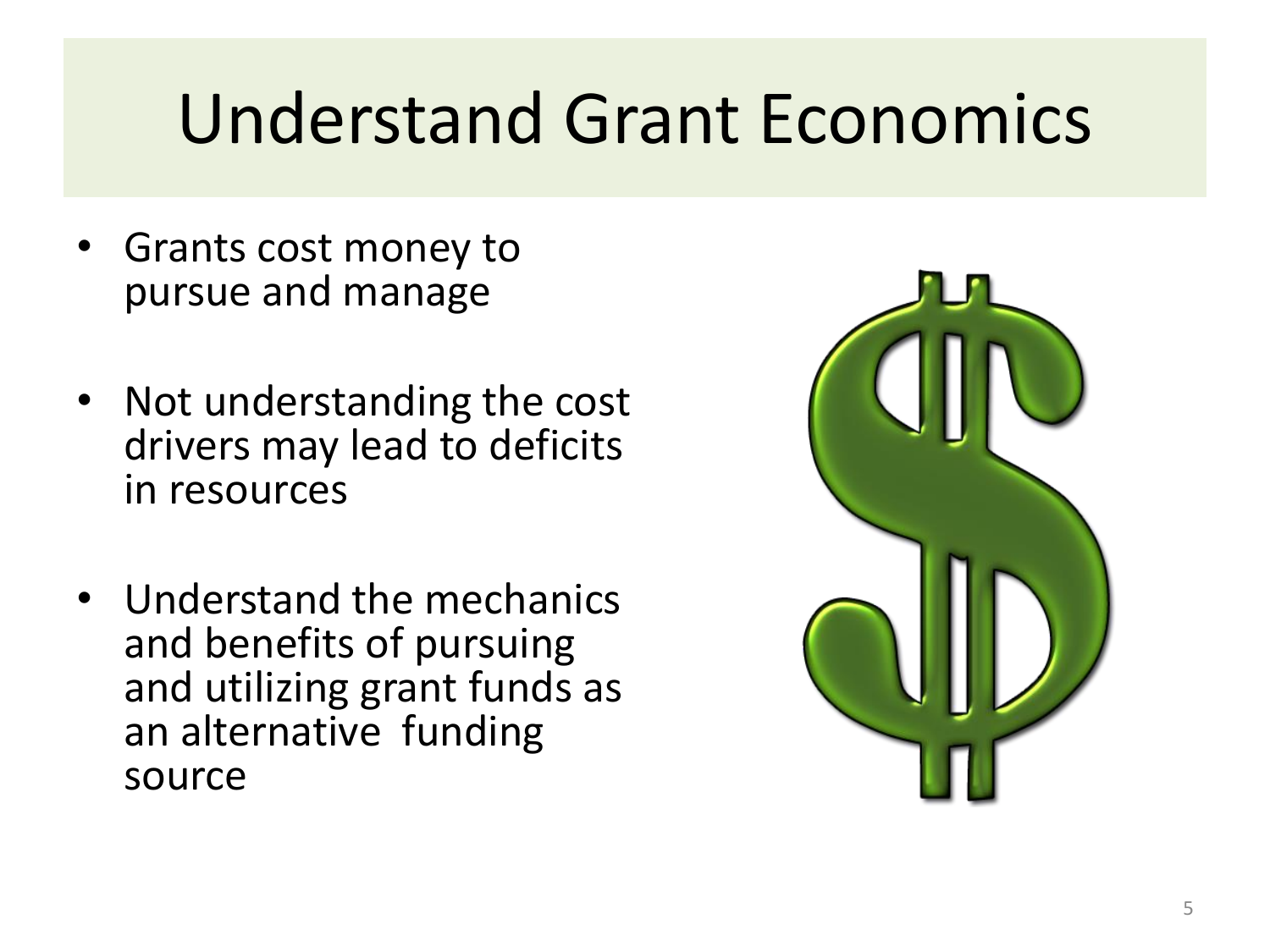#### Reasons to Have a Strategy

- In 2013-2015, eCivis, a leading cloud-based grants management company conducted a review of dozens of local governments, with grant portfolios ranging from \$100 million to \$2 billion, to evaluate their grant acquisitions and management strategies
- They identified three key characteristics that made these local governments effective in securing grant awards, reducing costs and achieving the goals and outcomes of each funded project. Those characteristics are: transparency, established policies and centralized support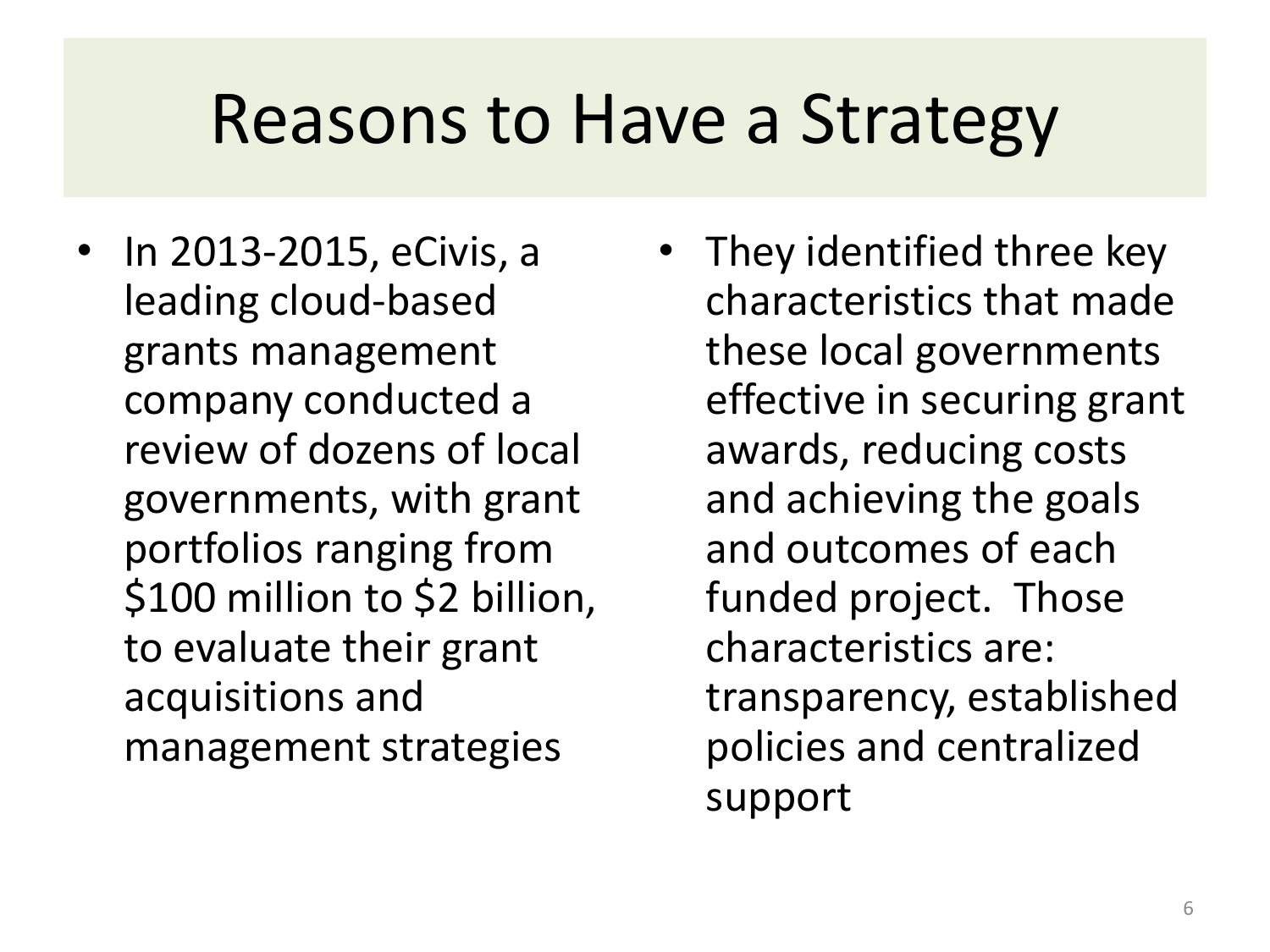#### Key Characteristic #1 - Transparency

- Agencies effective in securing grant awards have systems in place to track information and activity
- These systems help identify what projects can be grant-funded and promote internal information sharing and collaboration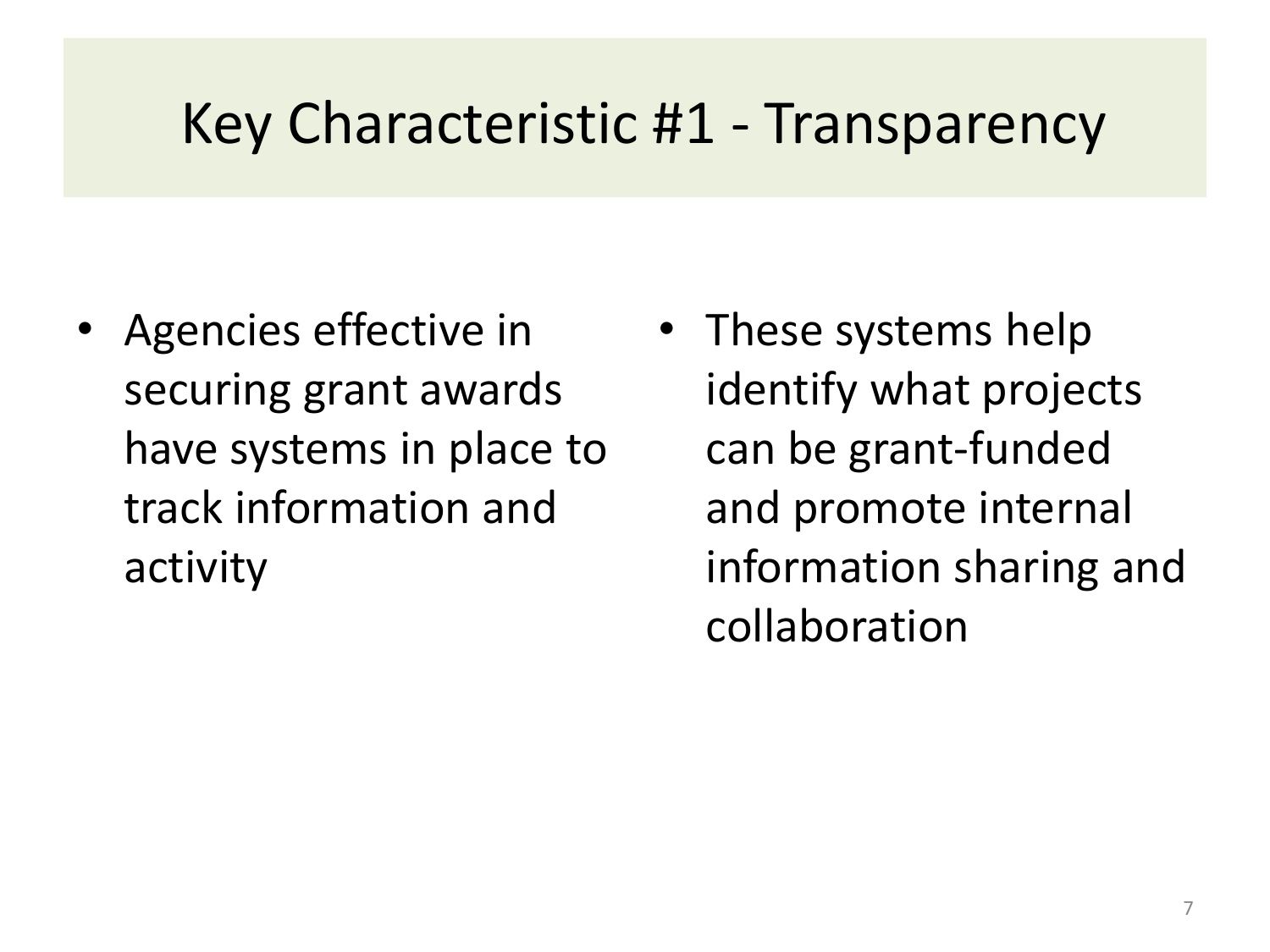#### **1. Align projects with funding sources** –

departments can create specific grant acquisition goals for current and future projects during the budgeting process using information related to open/active grant projects.

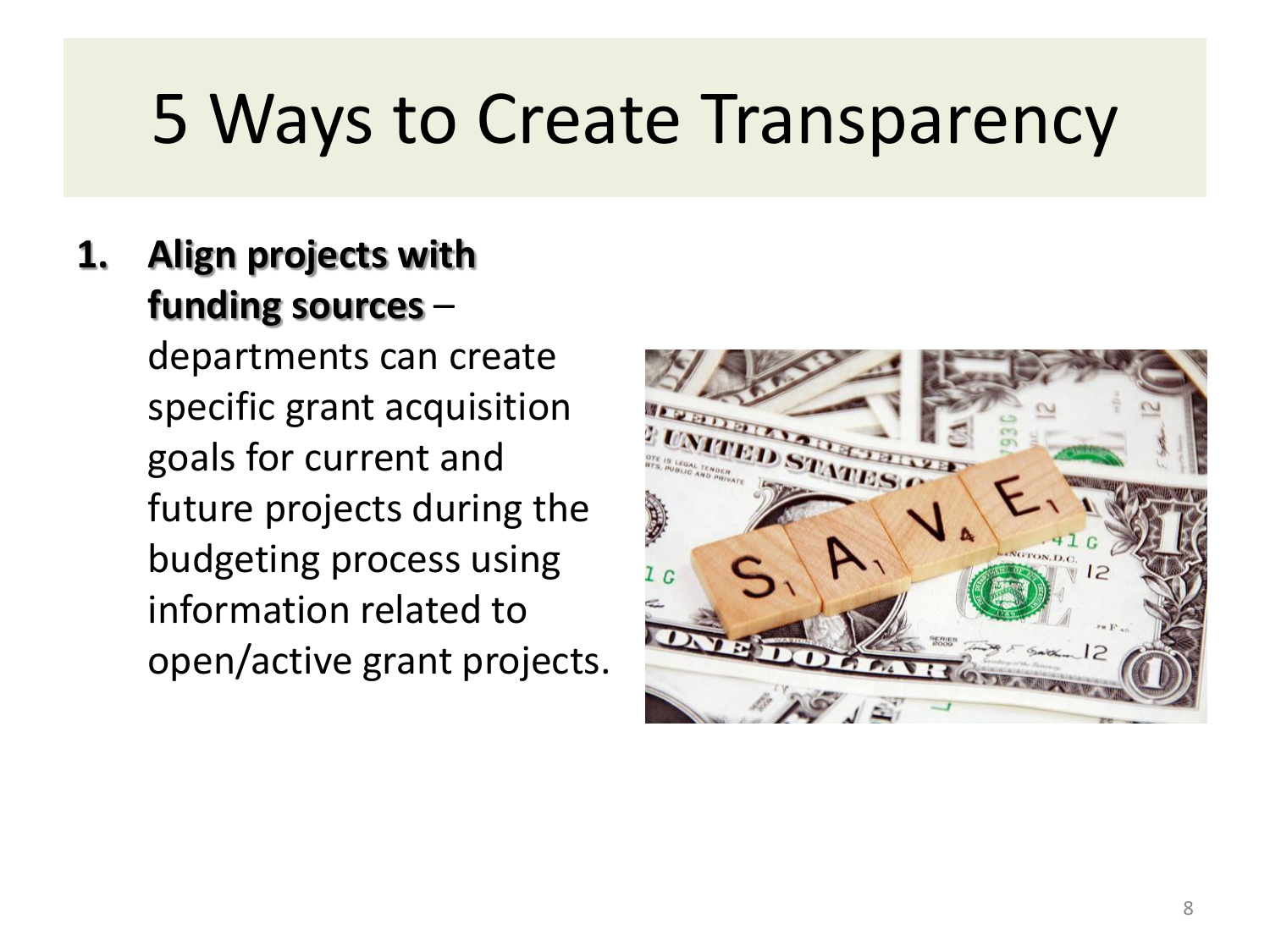**2. Track activity** – Establish a process to track grant activity, including calculating costs and evaluating resource requirements. The more areas of the process you can measure activity, the better the outcomes will be.

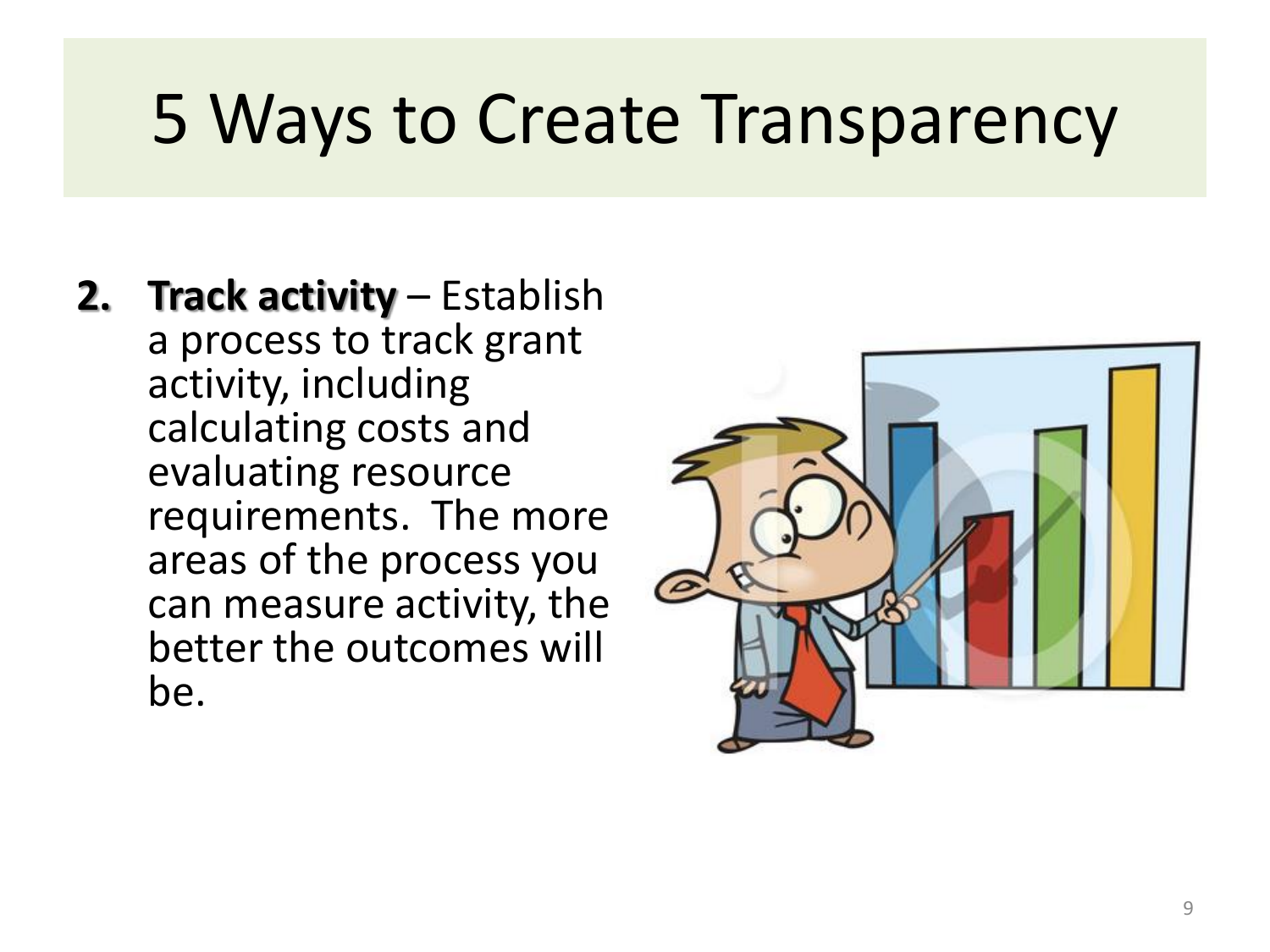**3. Align grants process with business process-** When creating a budget for your grant application make sure the proposed costs to the funder can be tracked and reported through your current procurement and accounting processes

If you don't create this alignment, you'll create reporting challenges … and increase administrative cost to keep track of spending.

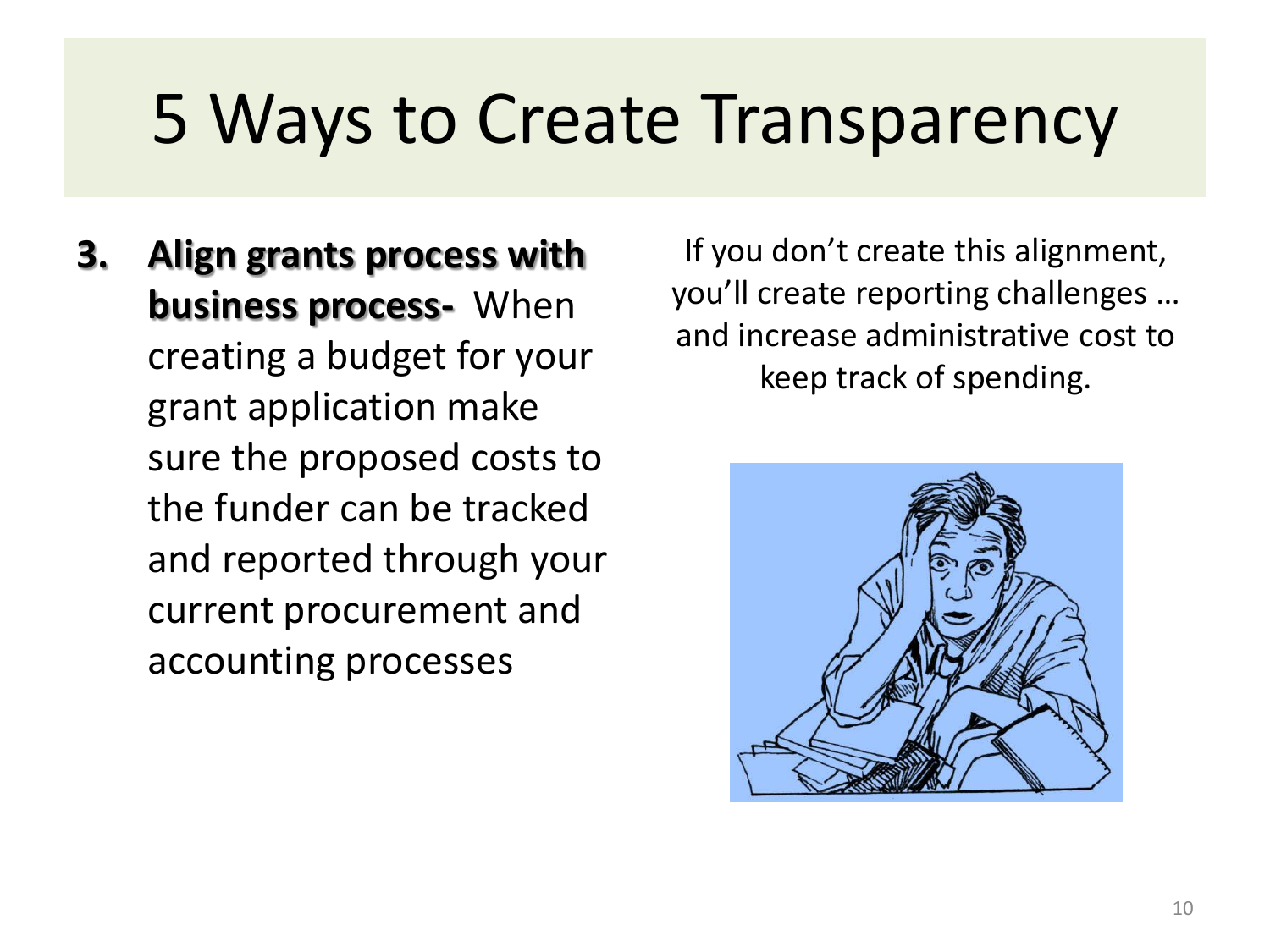#### **4. Improve the sourcing of your funding information**

- Use resources that give your staff access to more grants and also provide information to help make decisions faster
- Identify and use key grant information (eligibility, financial criteria, contact information, recent updates, etc.) to help you determine if you will pursue a grant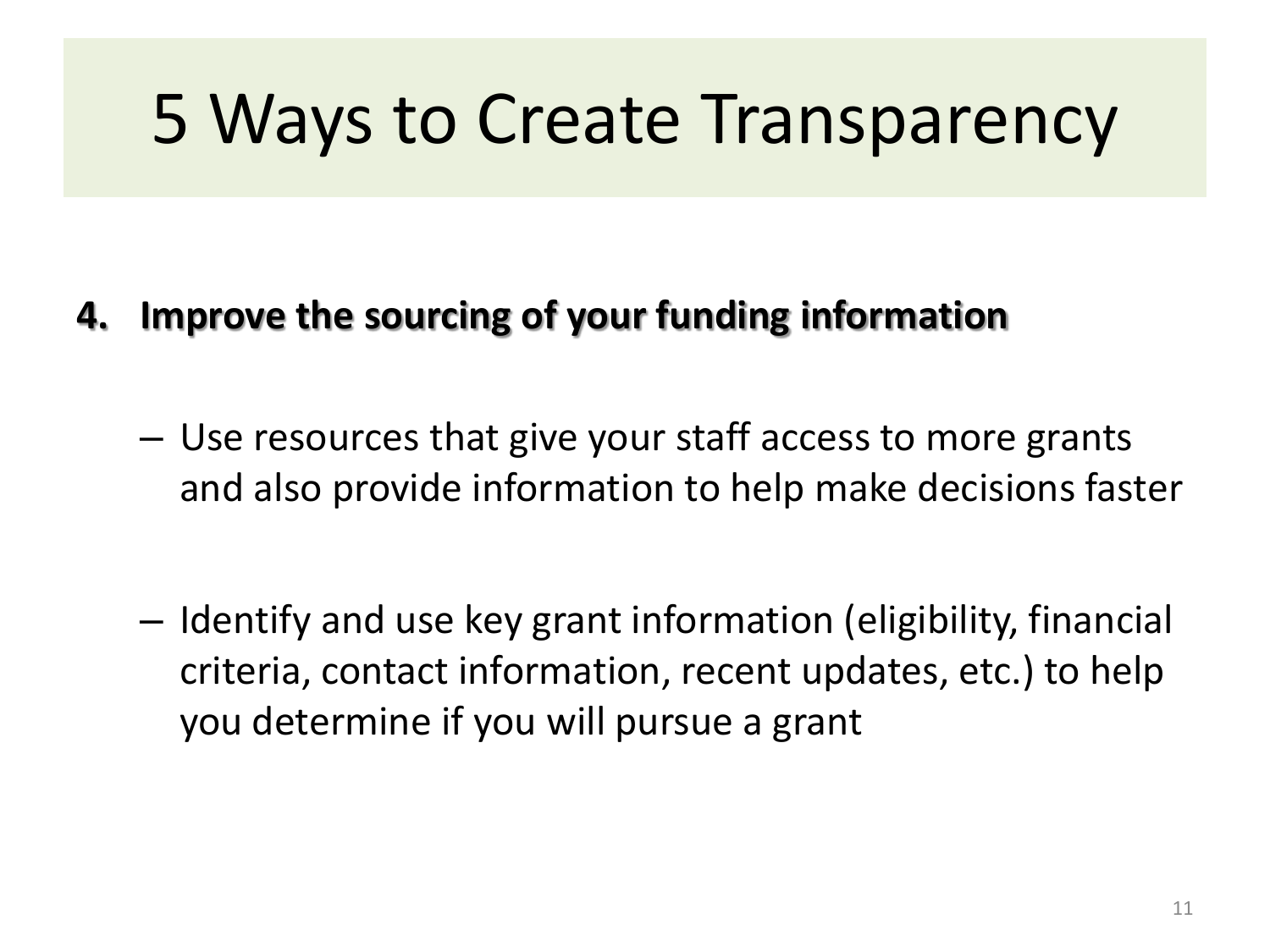- **5. Enforce good policy**avoid pursuing and accepting grants that do not align with the fiscal needs of your organization
- $\checkmark$  Systemize & communicate what grants are being applied for to leadership and key staff
- $\checkmark$  Include Finance early in the grant proposal budget development process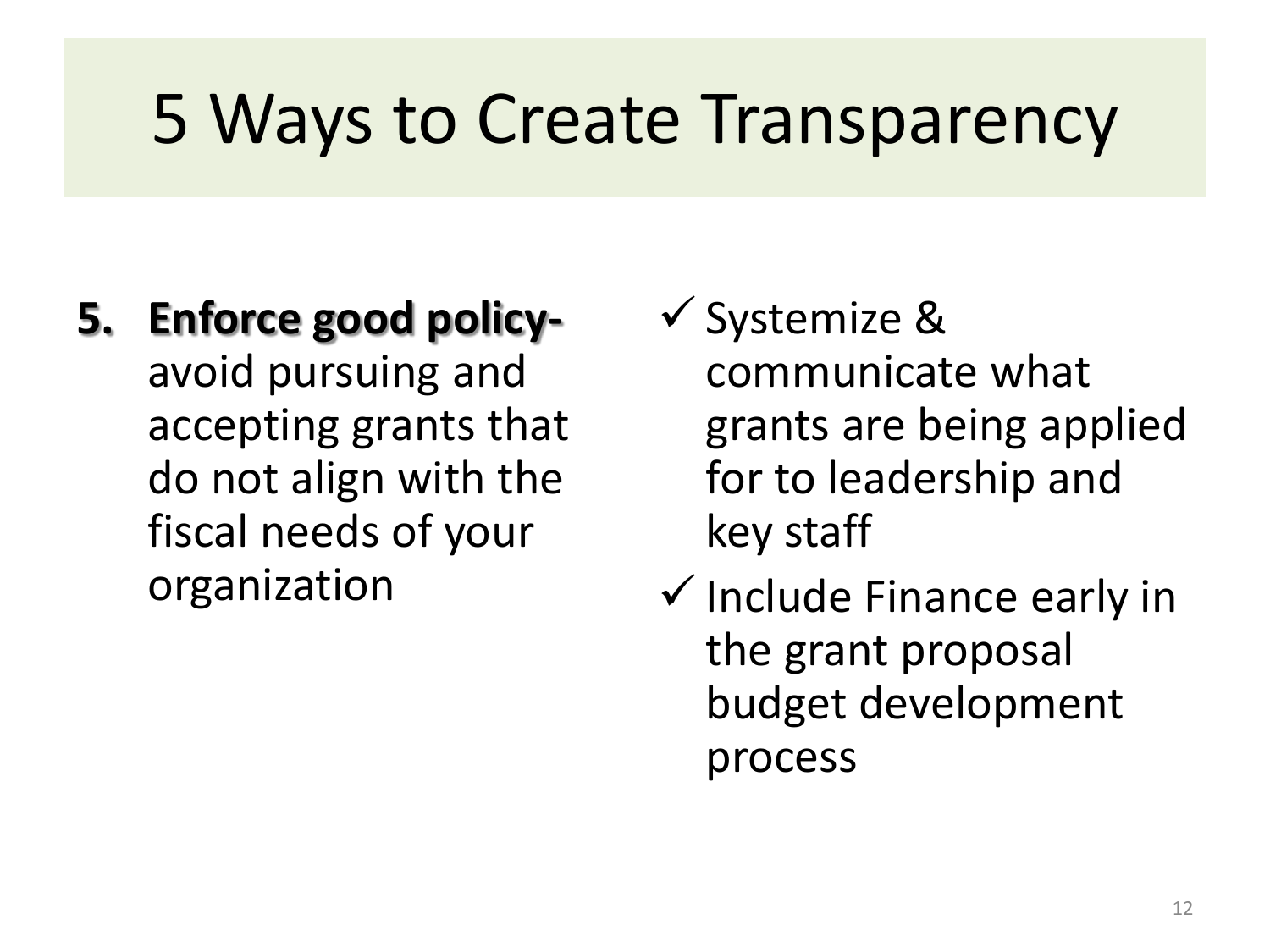#### Key Characteristic #2 - Established Policies

- Policies need to be in place to ensure proper administration of grant activities
- Grant policies allow staff to focus on improved alignment with strategic initiatives and cost considerations
- Good policies provide clear requirements and ownership, leading to better assignment of duties, less staff frustration and increased cost savings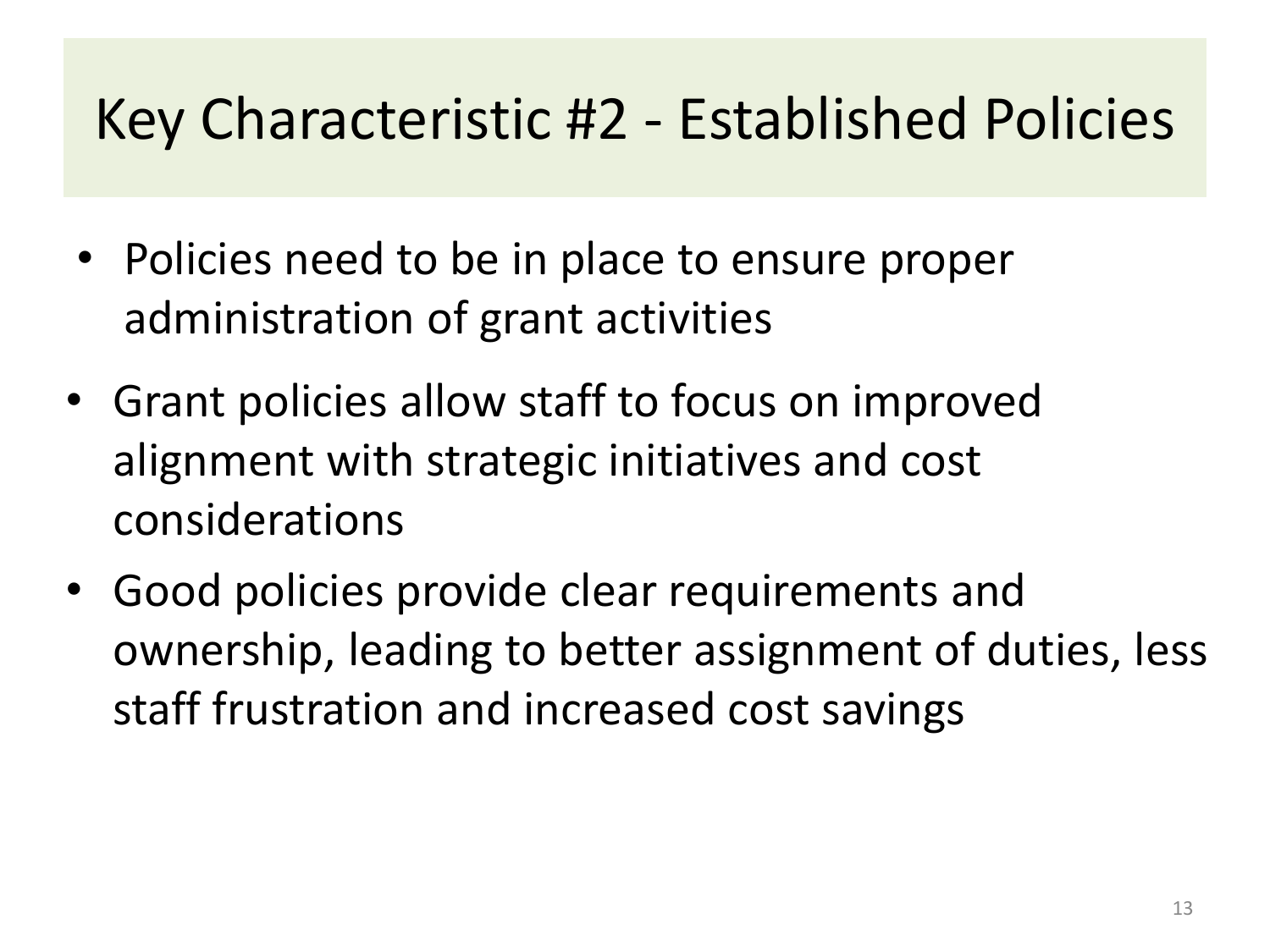## Keys to Creating Good Policy

**1. Manage the grants you pursue**

- Have a process to review grants prior to committing time and effort toward a grant proposal
- Let your budget and resources determine what grants to pursue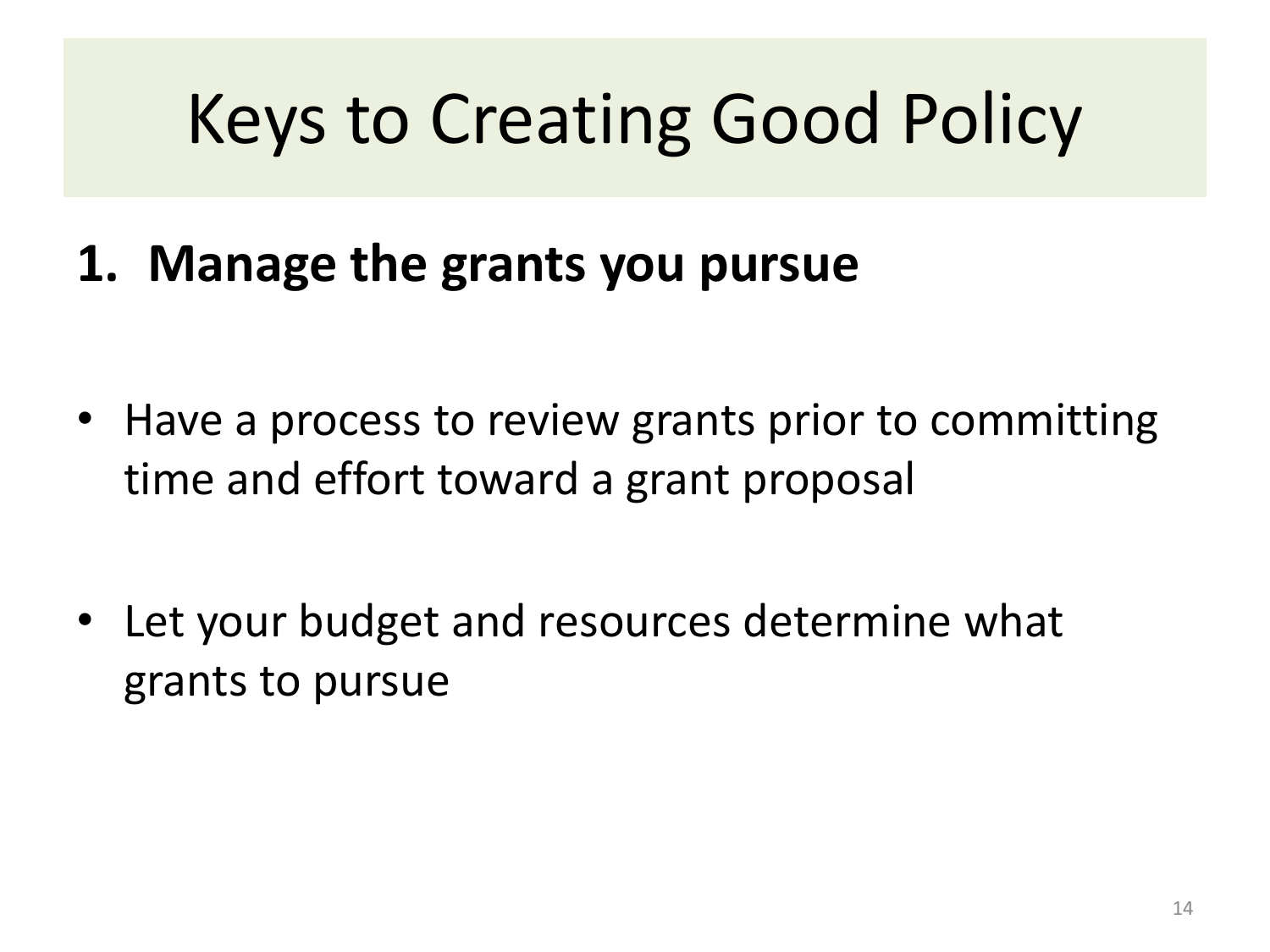## Keys to Creating Good Policy

- **2. Bring the Finance team into the process early to align reporting elements**
	- They can eliminate the work related to gathering data and reorganizing that data for the funder later
	- Time saved in reporting outweighs the amount of time it will take to align the reporting elements before a grant application is submitted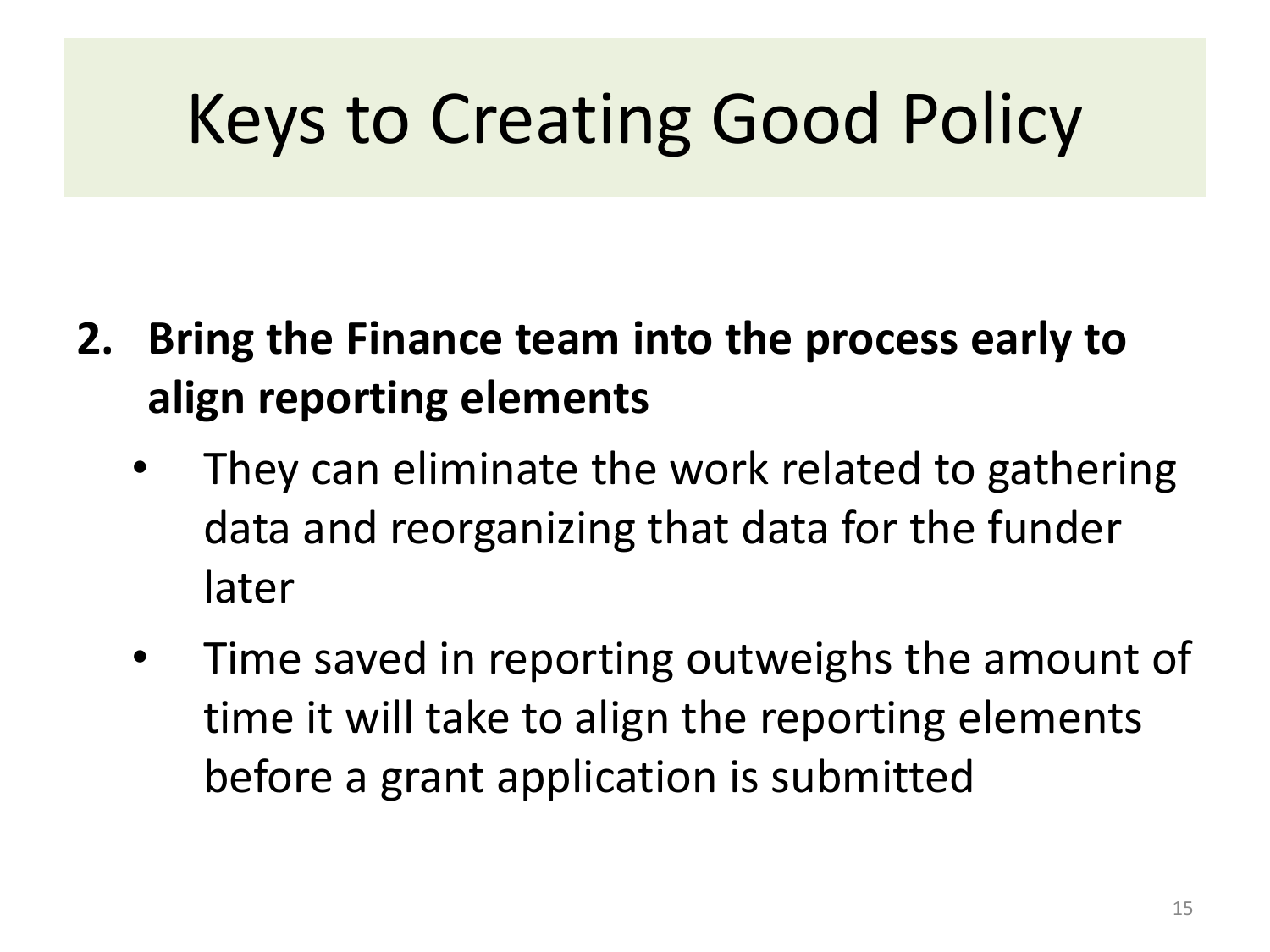# Keys to Creating Good Policy

#### **3. Track performance**

- Track departmental performance to improve performance
- Metrics like win rate is a common performance metric that can help support the sharing of best practice across departments to improve performance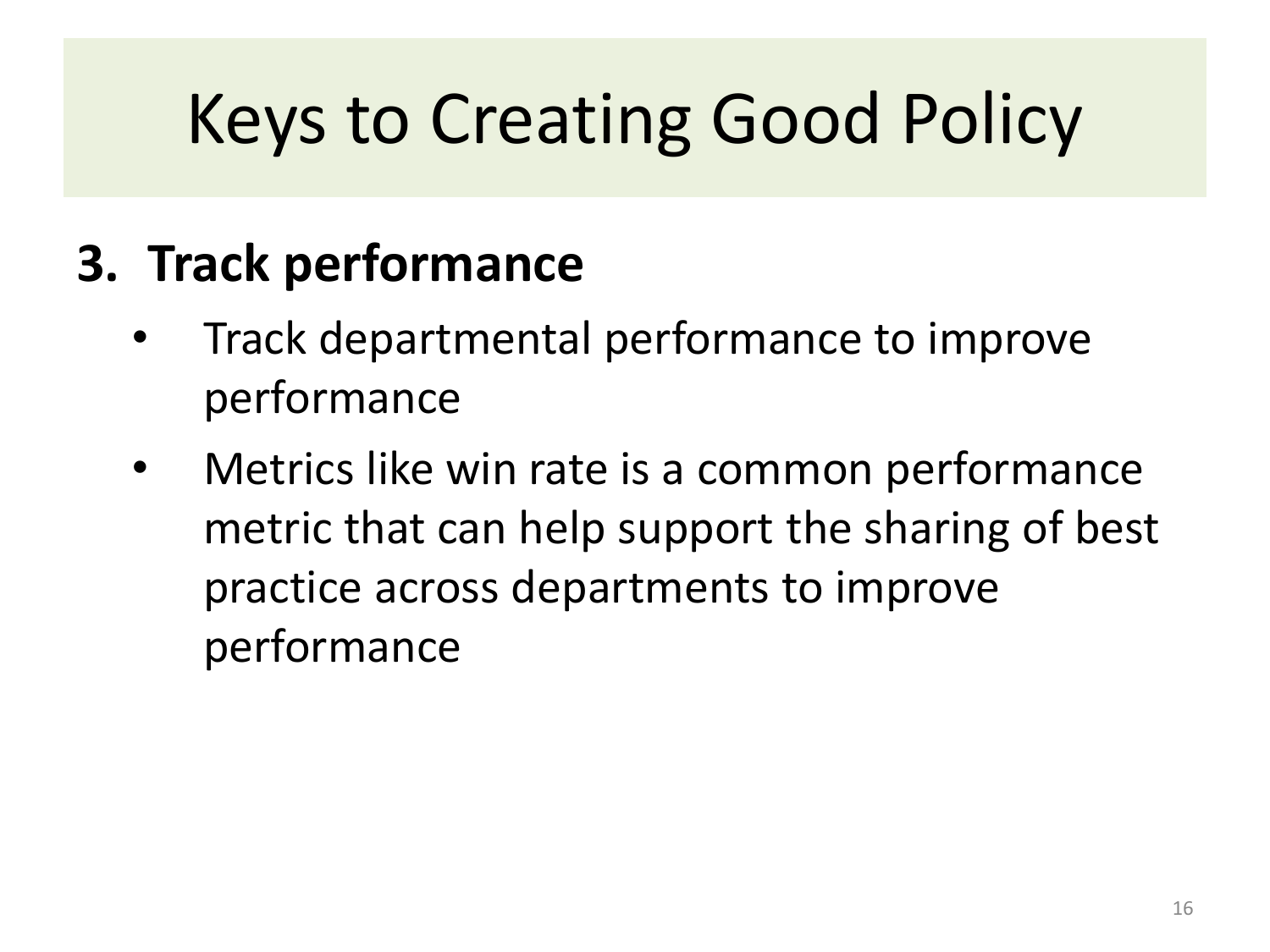#### Key Characteristic #3 - Central Support

Centralization allows leadership to assess matters in real-time, and helps managers across the organization strategically plan their grant acquisition strategy around need, capacity and planned resources.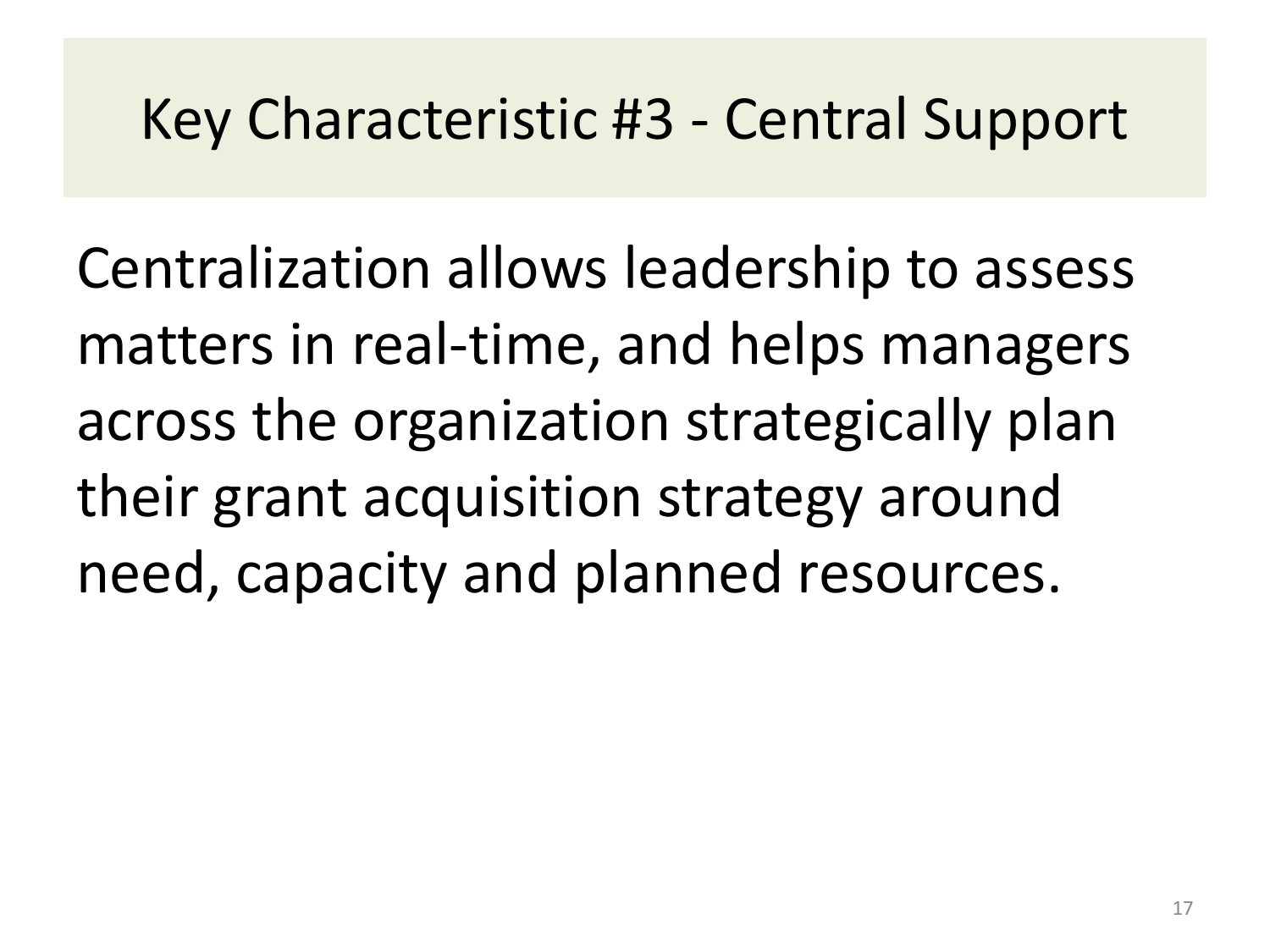#### Advantages of a Centralized Process

- Certain resources and processes are streamlined to eliminate duplication of effort, which reduces costs and improves capacity within each department
- Reporting and communication is more uniform and leadership has a single point of contact
- Departments can go to one place for training and support, transparency and accountability are high in this structure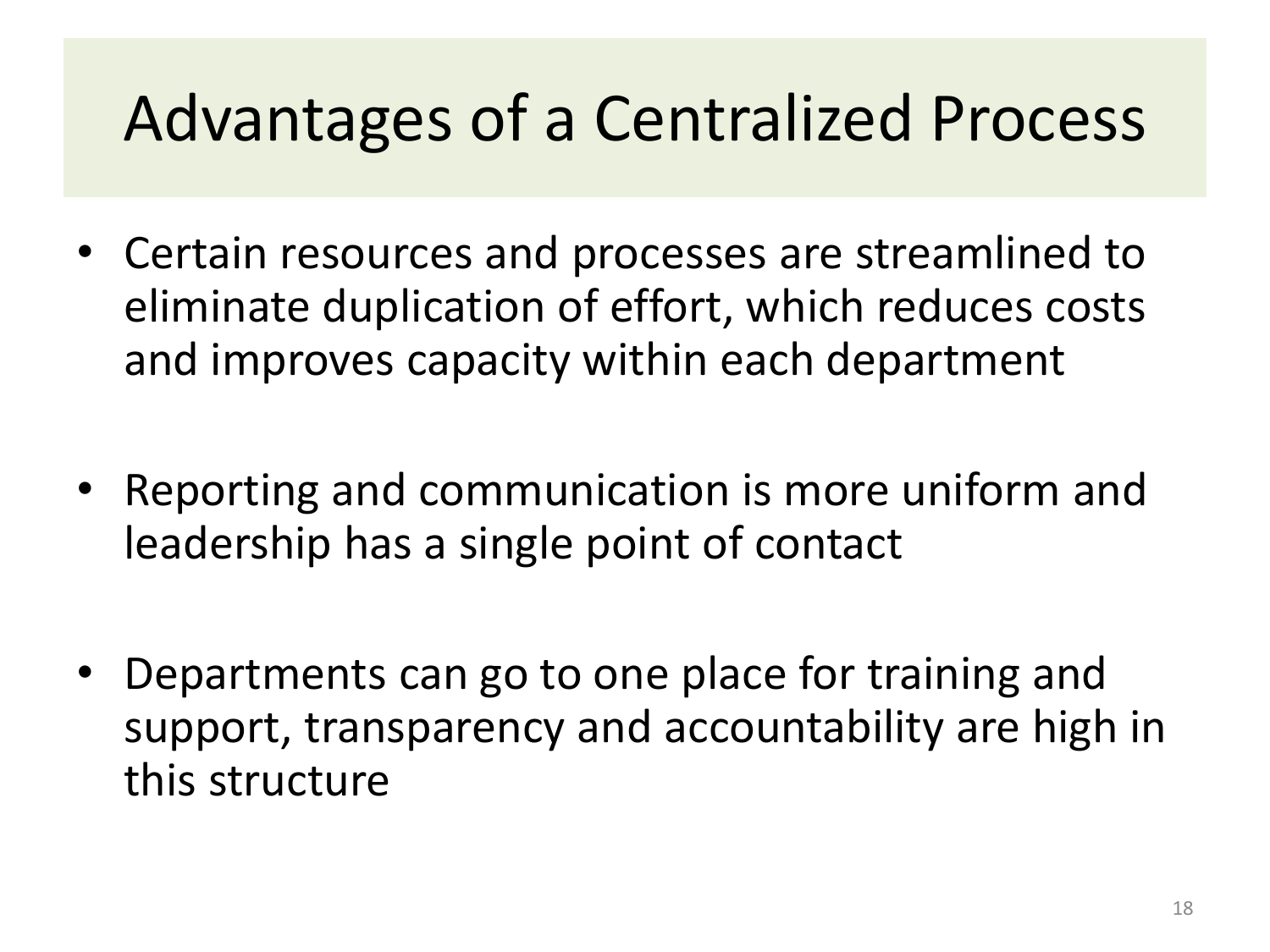#### Disadvantages of a Centralized Process

• Departmental needs can become secondary if not communicated well

• Knowledge sharing can become challenging

• Some departments may be resistant to institutional knowledge sharing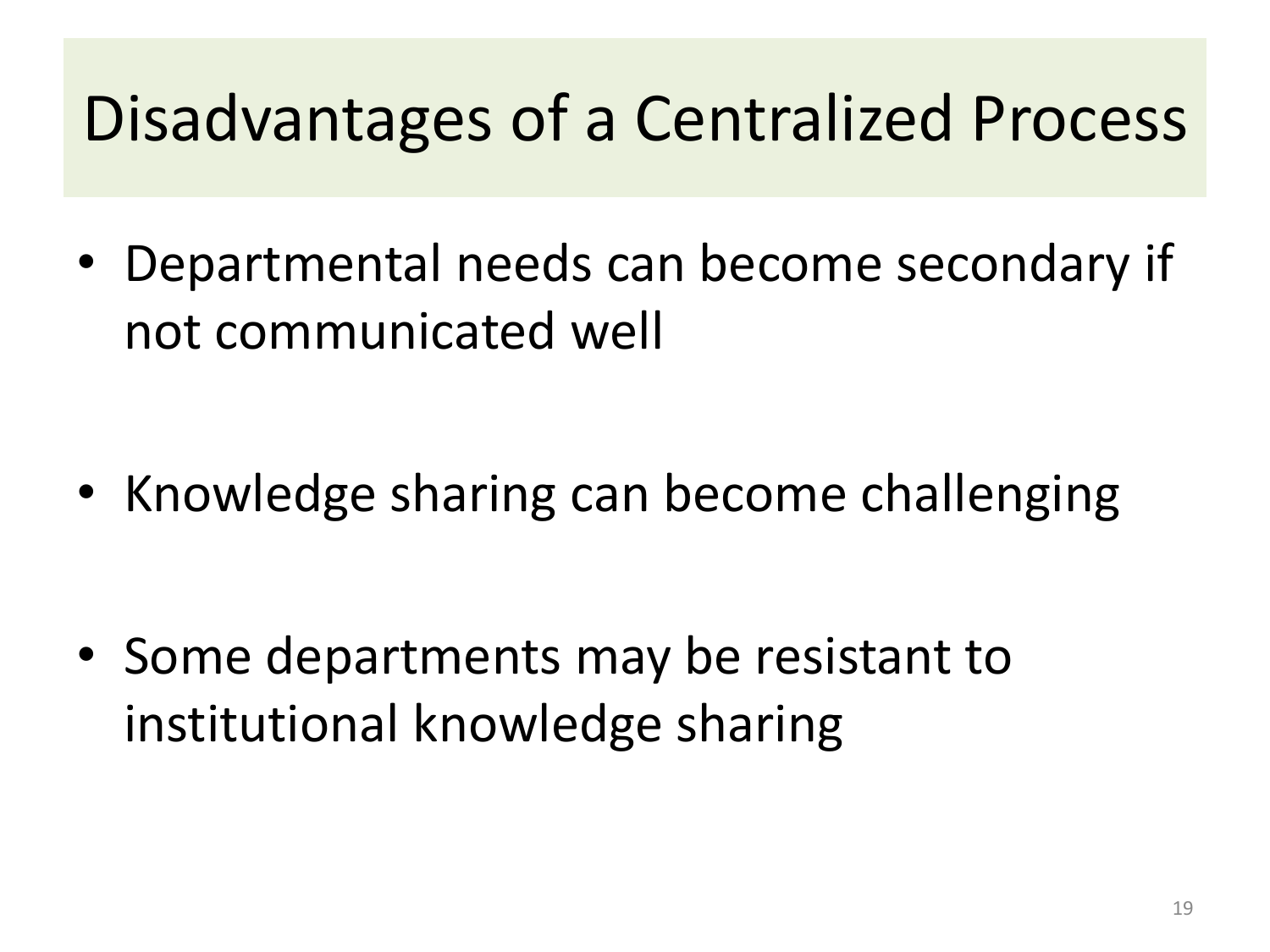## Best Practice Tips

- $\checkmark$  High-performing local governments that have good information at the beginning of the process, before a grant is pursued, avoid the traditional challenges that others face later such as managing costs after a grant is accepted
- $\checkmark$  More time focused on the beginning of the grant process, provides earlier access to information, which leads to better, more informed decision making
- $\checkmark$  This helps achieve the desired outcome of increased funding and reduced costs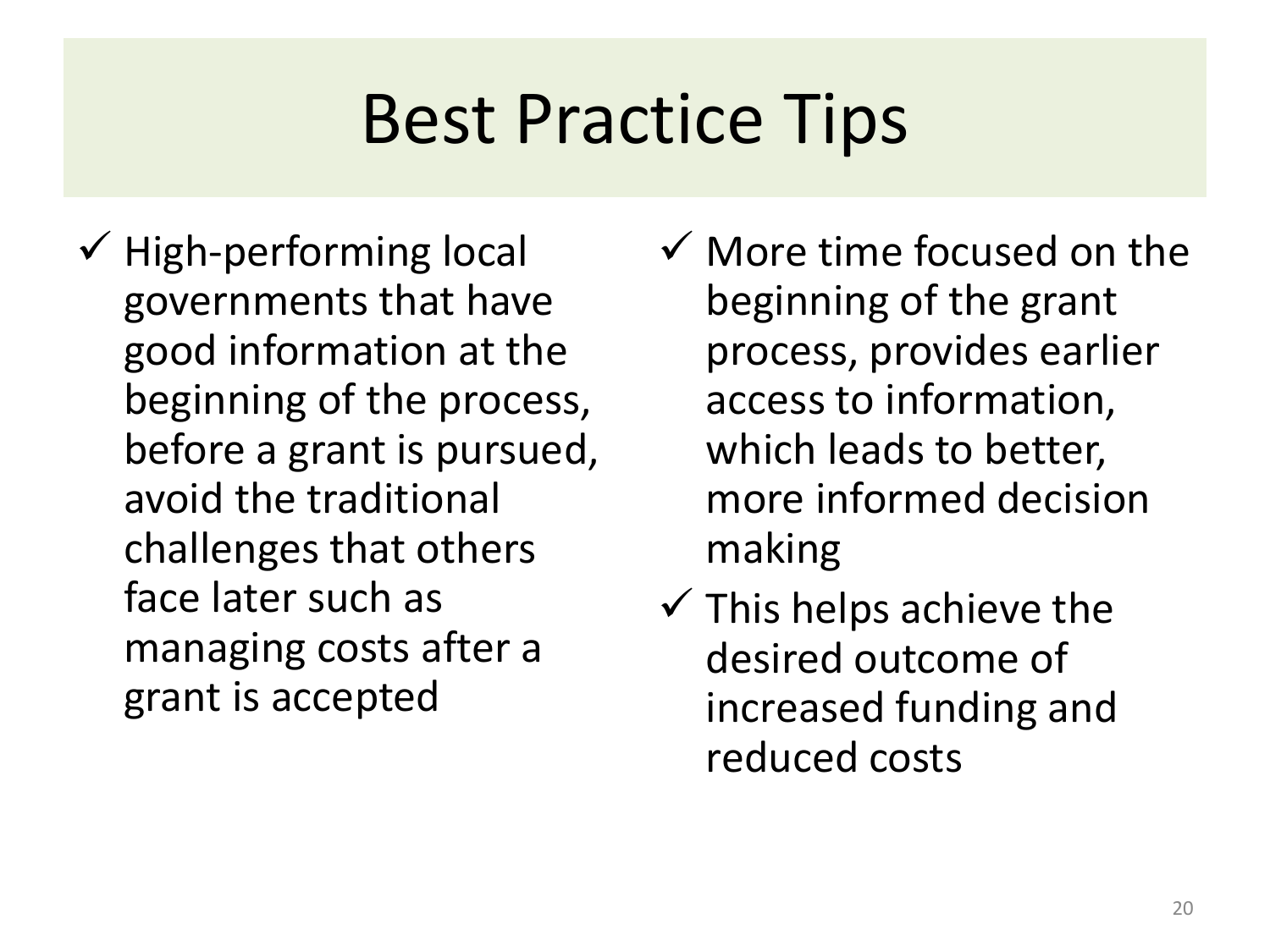## Best Practice Tip

- $\checkmark$  Roughly 80% of federal grants are re-solicited each year
- $\checkmark$  Anticipating future solicitations will give you more time to find the right grant and develop a strong proposal

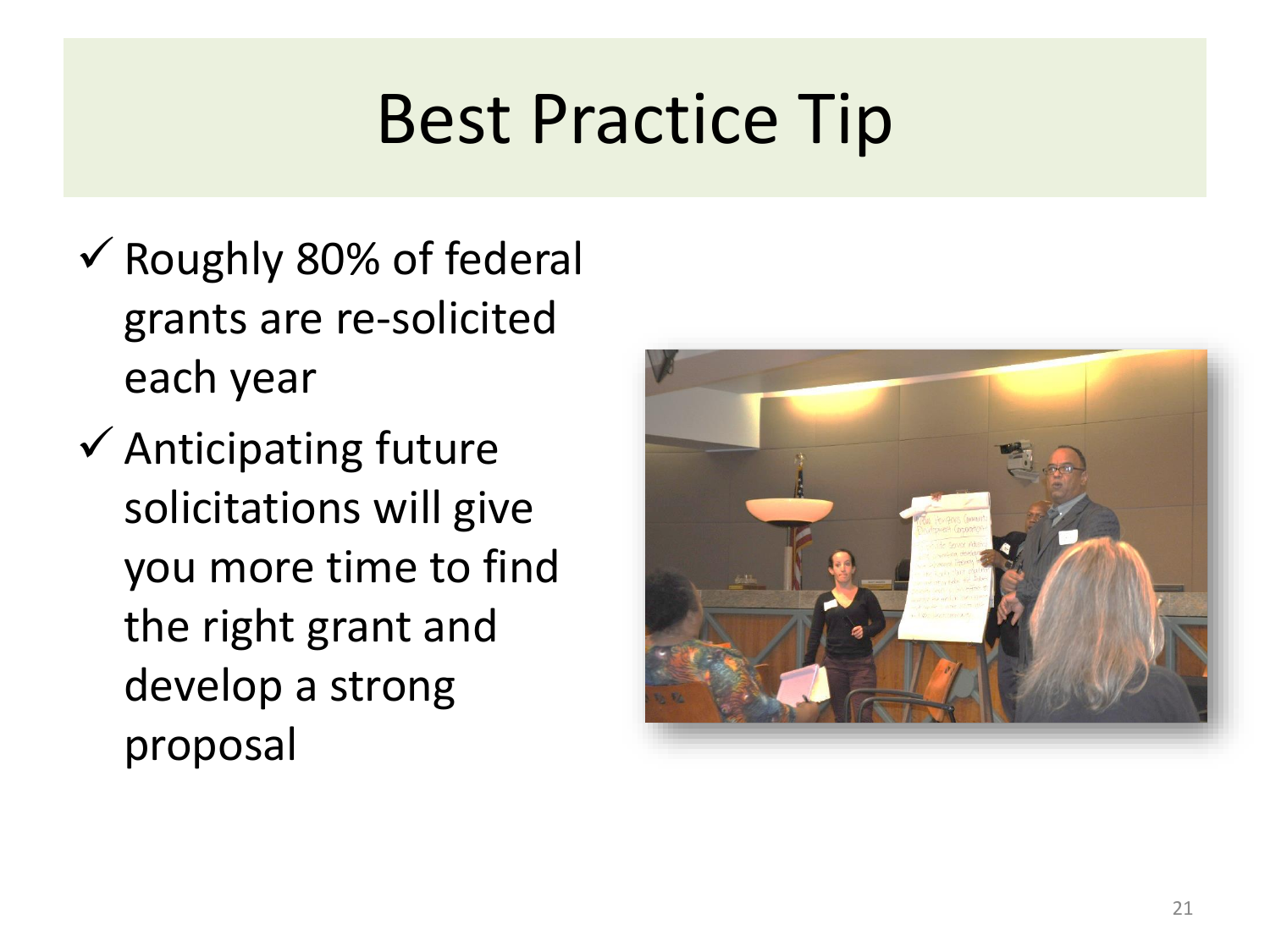# Grant Funding Strategy Takeaways

Strategies to Increase Grant Funding:

- **1. Increase Funding Scope-** go after foundation funding
- **2. Establish Public – Private – Partnerships (P3)**
- **3. Improve Strategic Planning – 80%** of federal grants are resolicited each year. Don't wait to start an application when the notice of funding availability is released. Use older notifications to find future funding that aligns with your project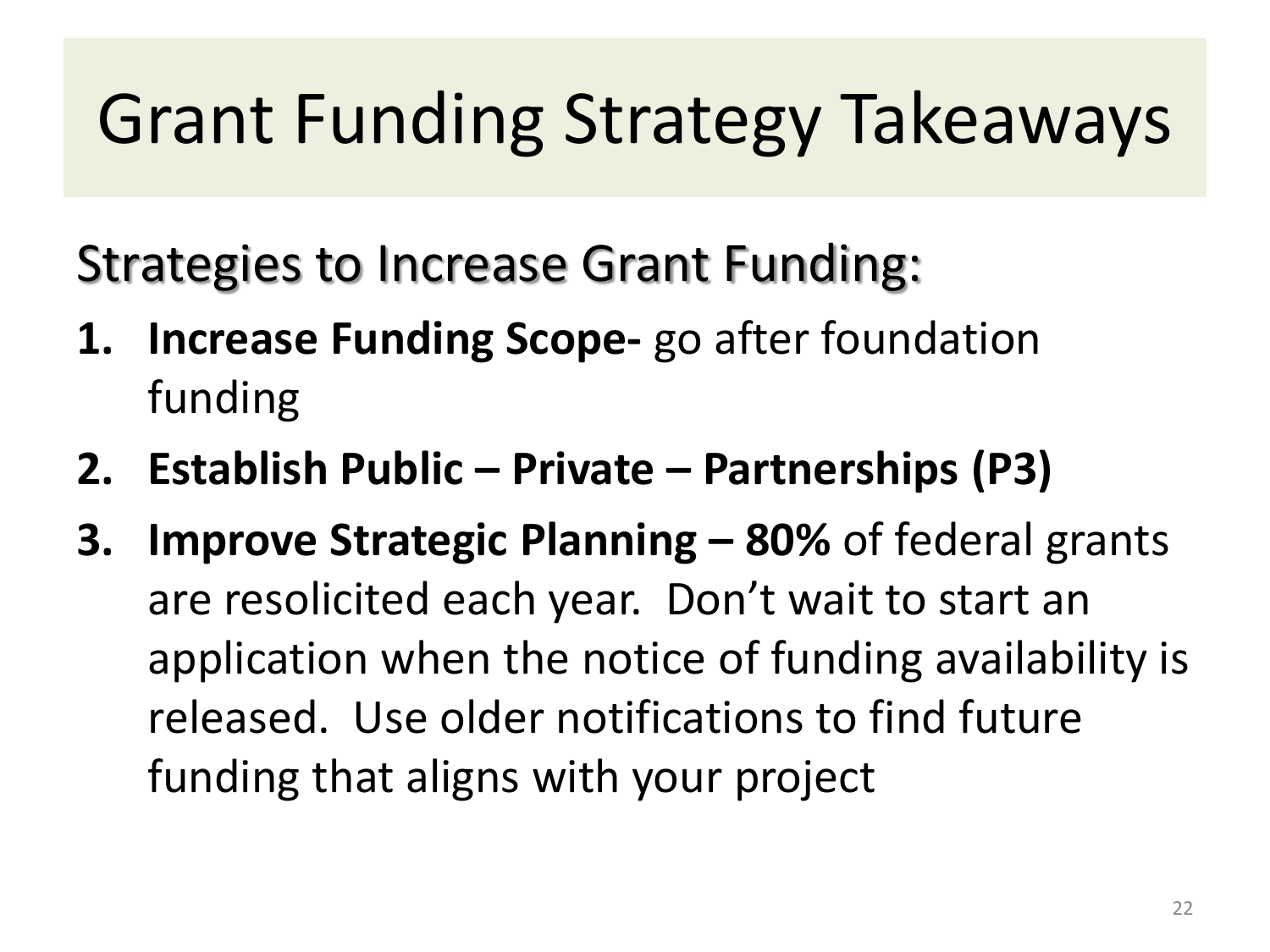# Grant Funding Strategy Takeaways

Strategies to Improve the Management of Existing Grant Funds:

- **1. Tools** Modernize your systems to improve management and remove the danger of institutional knowledge of one person being your only resource.
- **2. Process Alignment**  align grant process with business process.
- **3. Identify 'Good' Projects**  find projects that are strategically aligned with the grant program. This will help with resource alignment.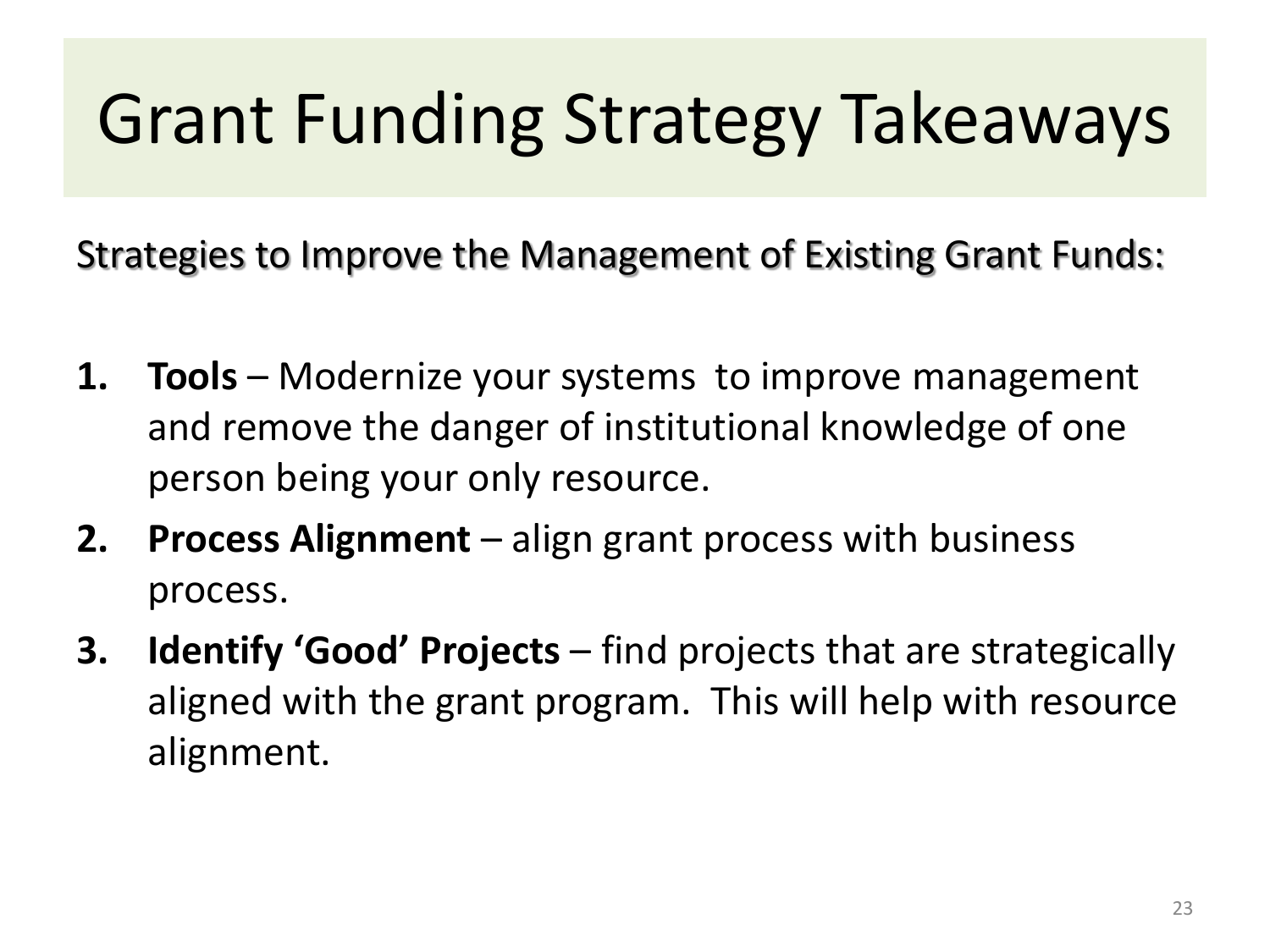#### Free Resources

#### **[USAspending.gov -](http://www.usaspending.gov/) TREAS**

USASpending.gov is a single, searchable website accessible to the public listing information about every Federal award, as required by the Federal Funding Accountability and Transparency Act (FFATA) of 2006.

The Grants Learning Center is your gateway to the federal grants world. Blog.Grants.gov and

Twitter (@grantsdotgov).

[Grant Systems](https://www.grants.gov/web/grants/learn-grants/grant-systems.html)

Tools & apps to register, apply & administer grants

[Grant Programs](https://www.grants.gov/web/grants/learn-grants/grant-programs.html) General financial assistance, benefits & opportunities

[Grant Reporting](https://www.grants.gov/web/grants/learn-grants/grant-reporting.html)

Learn about grant reporting, monitoring & oversight

#### **OMB Uniform Guidance**

Review the [Uniform Guidance](https://www.grants.gov/web/grants/learn-grants/grant-policies/omb-uniform-guidance-2014.html) page or watch the [COFAR training webcasts](https://cfo.gov/cofar/#COFAR2CFR200) for the latest grants guidance.

**Policy Timeline**

[Office of Management and Budget Uniform Guidance](https://www.grants.gov/web/grants/learn-grants/grant-policies/omb-uniform-guidance-2014.html)  (2014)

[Executive Order 13576 \(2011\)](https://www.grants.gov/web/grants/learn-grants/grant-policies/executive-order-13576-2011.html)

[Federal Funding Accountability and Transparency Act](https://www.grants.gov/web/grants/learn-grants/grant-policies/ffata-act-2006.html)  (2006) [Single Audit Act Amendments \(1996\)](https://www.grants.gov/web/grants/learn-grants/grant-policies/single-audit-act-amendments-1996.html)

[Federal Grant and Cooperative Agreement Act \(1977\)](https://www.grants.gov/web/grants/learn-grants/grant-policies/federal-grant-cooperative-agreement-act-1977.html) [DATA Act \(2014\)](https://www.grants.gov/web/grants/learn-grants/grant-policies/data-act-2014.html) [American Recovery and Reinvestment Act \(2009\)](https://www.grants.gov/web/grants/learn-grants/grant-policies/recovery-act-2009.html)

[Public Law 106-107 \(1999\)](https://www.grants.gov/web/grants/learn-grants/grant-policies/public-law-106-107-1999.html)

[Lobbying Disclosure Act \(1995\)](https://www.grants.gov/web/grants/learn-grants/grant-policies/lobbying-disclosure-act-1995.html)